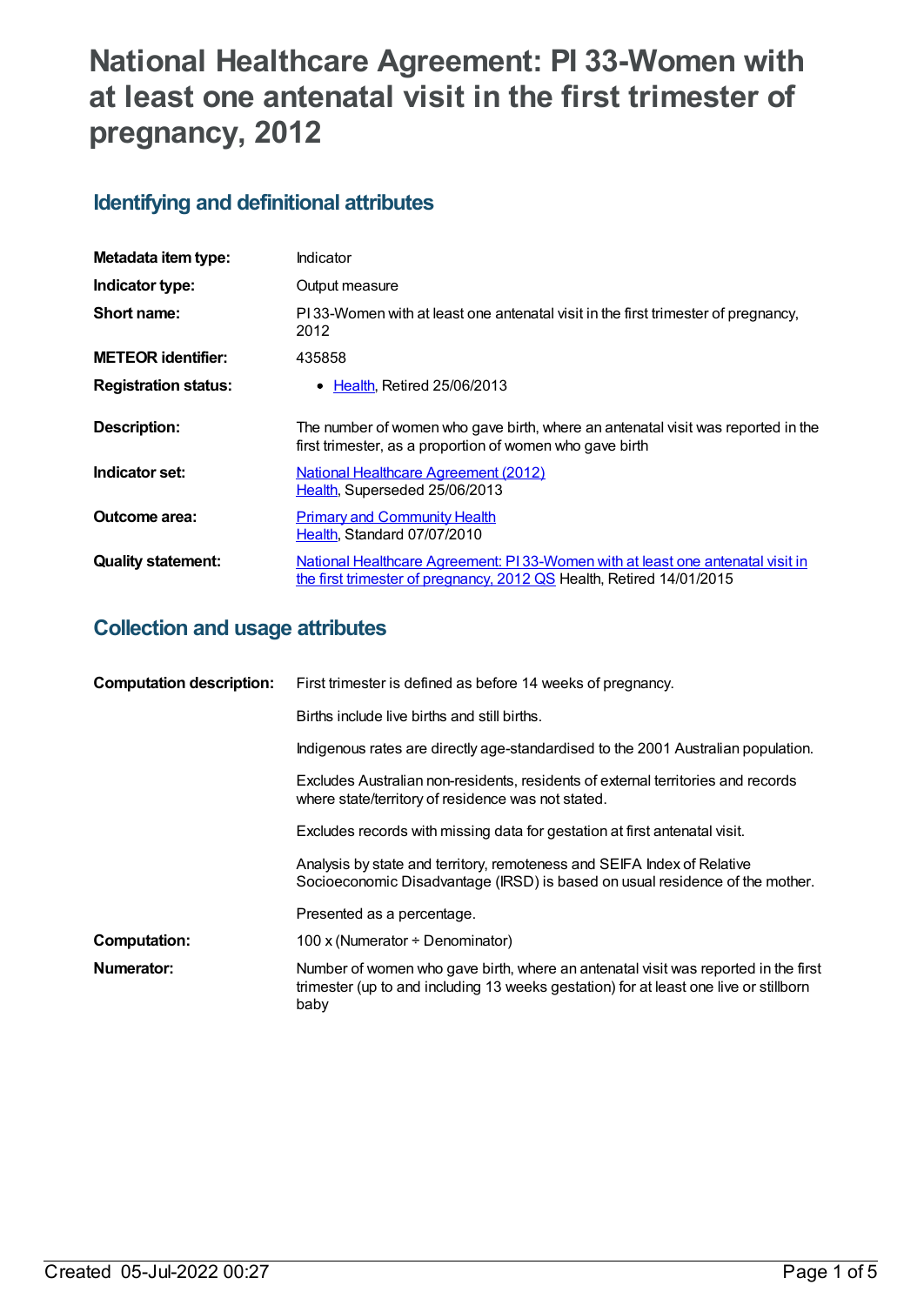| <b>Numerator data elements:</b> | Data Element / Data Set                                                                                                                 |
|---------------------------------|-----------------------------------------------------------------------------------------------------------------------------------------|
|                                 | Data Element                                                                                                                            |
|                                 | Gestational age in completed weeks at first antenatal visit                                                                             |
|                                 | <b>Data Source</b>                                                                                                                      |
|                                 | <b>AIHW National Perinatal Data Collection (NPDC)</b>                                                                                   |
|                                 | NMDS / DSS                                                                                                                              |
|                                 | Perinatal NMDS 2008-2010                                                                                                                |
|                                 | Guide for use                                                                                                                           |
|                                 | Data source type: Administrative by-product data                                                                                        |
|                                 |                                                                                                                                         |
| Denominator:                    | Total number of women who gave birth to at least one live or stillborn baby where<br>gestation at first antenatal visit is known.       |
| Denominator data                | Data Element / Data Set-                                                                                                                |
| elements:                       |                                                                                                                                         |
|                                 | Data Element                                                                                                                            |
|                                 | Gestational age in completed weeks at first antenatal visit                                                                             |
|                                 | <b>Data Source</b>                                                                                                                      |
|                                 | <b>AIHW National Perinatal Data Collection (NPDC)</b>                                                                                   |
|                                 | NMDS / DSS                                                                                                                              |
|                                 | Perinatal NMDS 2008-2010                                                                                                                |
|                                 | Guide for use                                                                                                                           |
|                                 | Data source type: Administrative by-product data                                                                                        |
| Disaggregation:                 | 2009—Nationally, by SEIFA Index of Relative Socioeconomic Disadvantage<br>(IRSD) deciles                                                |
|                                 | 2007 and 2008 (Indigenous data revised for age standardisation), and 2009-<br>State and territory, by:                                  |
|                                 | • Indigenous status<br>• remoteness (Australian Standard Geographical Classification Remoteness<br>Structure)<br>• SEIFA IRSD quintiles |
|                                 | Some disaggregation may result in numbers too small for publication.                                                                    |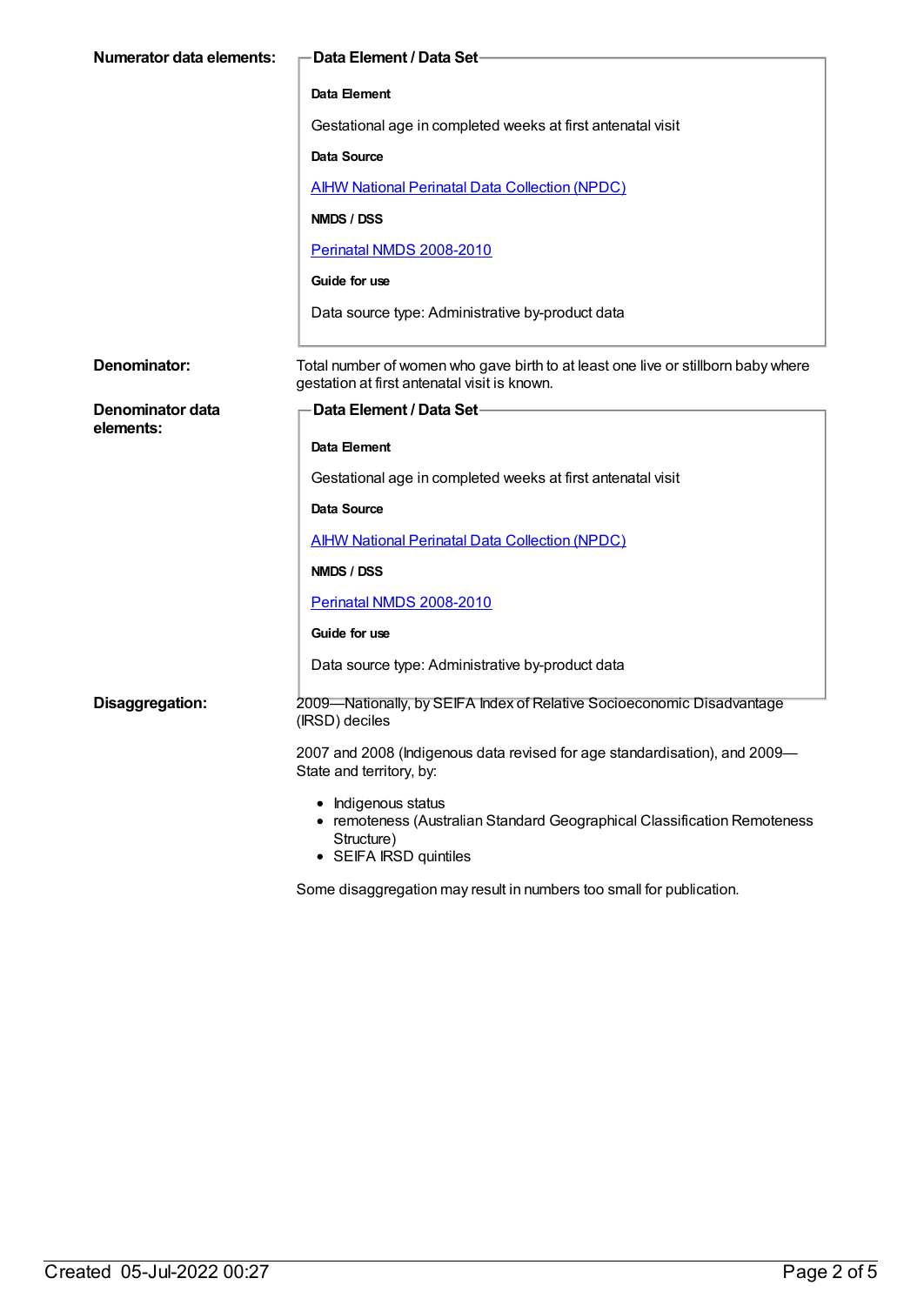| <b>Disaggregation data</b><br>elements: | Data Element / Data Set-                                                                                                                                                                                                                                                                                  |
|-----------------------------------------|-----------------------------------------------------------------------------------------------------------------------------------------------------------------------------------------------------------------------------------------------------------------------------------------------------------|
|                                         | Person-Indigenous status, code N                                                                                                                                                                                                                                                                          |
|                                         | <b>Data Source</b>                                                                                                                                                                                                                                                                                        |
|                                         | <b>AIHW National Perinatal Data Collection (NPDC)</b>                                                                                                                                                                                                                                                     |
|                                         | NMDS / DSS                                                                                                                                                                                                                                                                                                |
|                                         | Perinatal NMDS 2008-2010                                                                                                                                                                                                                                                                                  |
|                                         | Guide for use                                                                                                                                                                                                                                                                                             |
|                                         | Data source type: Administrative by-product data                                                                                                                                                                                                                                                          |
|                                         | Data Element / Data Set-                                                                                                                                                                                                                                                                                  |
|                                         | Person—area of usual residence, geographical location code (ASGC 2007)<br><b>NNNNN</b>                                                                                                                                                                                                                    |
|                                         | Data Source                                                                                                                                                                                                                                                                                               |
|                                         | <b>AIHW National Perinatal Data Collection (NPDC)</b>                                                                                                                                                                                                                                                     |
|                                         | NMDS / DSS                                                                                                                                                                                                                                                                                                |
|                                         | Perinatal NMDS 2008-2010                                                                                                                                                                                                                                                                                  |
|                                         | Guide for use                                                                                                                                                                                                                                                                                             |
|                                         | Data source type: Administrative by-product data<br>Used for disaggregation by state/territory, remoteness and SEIFA IRSD.<br>Geographic unit used is Statistical Local Area. If data are coded according to<br>ASGC boundaries in another year, concordance files are used to map<br>between boundaries. |
| Comments:                               | Most recent data available for 2012 CRC report: 2009                                                                                                                                                                                                                                                      |
|                                         | Data for this indicator are only available to report three jurisdictions for 2012<br>reporting (NSW, SA and NT).                                                                                                                                                                                          |
|                                         | Information is included in the National Perinatal Data Collection for all live births<br>and still births or at least 400 grams or at least 20 weeks gestation.                                                                                                                                           |
|                                         | For further detailed analysis by Indigenous status see the National Indigenous<br>Reform Agreement (NIRA) report.                                                                                                                                                                                         |

## **Representational attributes**

| <b>Representation class:</b> | Percentage |
|------------------------------|------------|
| Data type:                   | Real       |
| Unit of measure:             | Person     |
| Format:                      | NN.N       |
|                              |            |

### **Indicator conceptual framework**

| Framework and | Accessibility |
|---------------|---------------|
| dimensions:   |               |

#### **Data source attributes**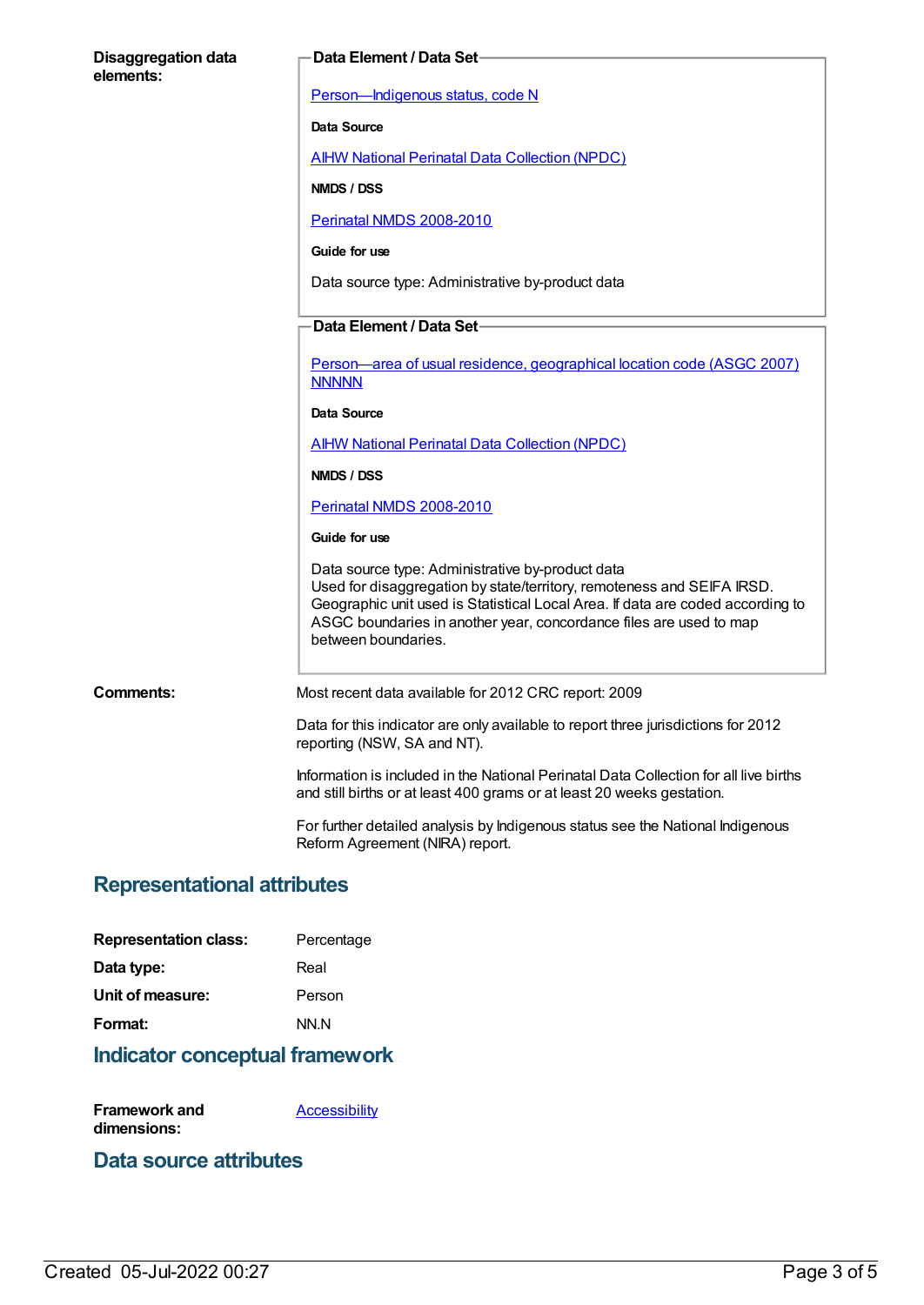| Data sources: | Data Source                                           |
|---------------|-------------------------------------------------------|
|               | <b>AIHW National Perinatal Data Collection (NPDC)</b> |
|               | Frequency                                             |
|               | Calendar years ending 31 December each year           |
|               | Data custodian                                        |
|               | Australian Institute of Health and Welfare            |

# **Accountability attributes**

| <b>Reporting requirements:</b>                     | National Healthcare Agreement                                                                   |
|----------------------------------------------------|-------------------------------------------------------------------------------------------------|
| Organisation responsible<br>for providing data:    | Australian Institute of Health and Welfare                                                      |
| Further data development /<br>collection required: | Specification: Interim, pending development and implementation of standard data<br>definitions. |

**Source and reference attributes**

## **Relational attributes**